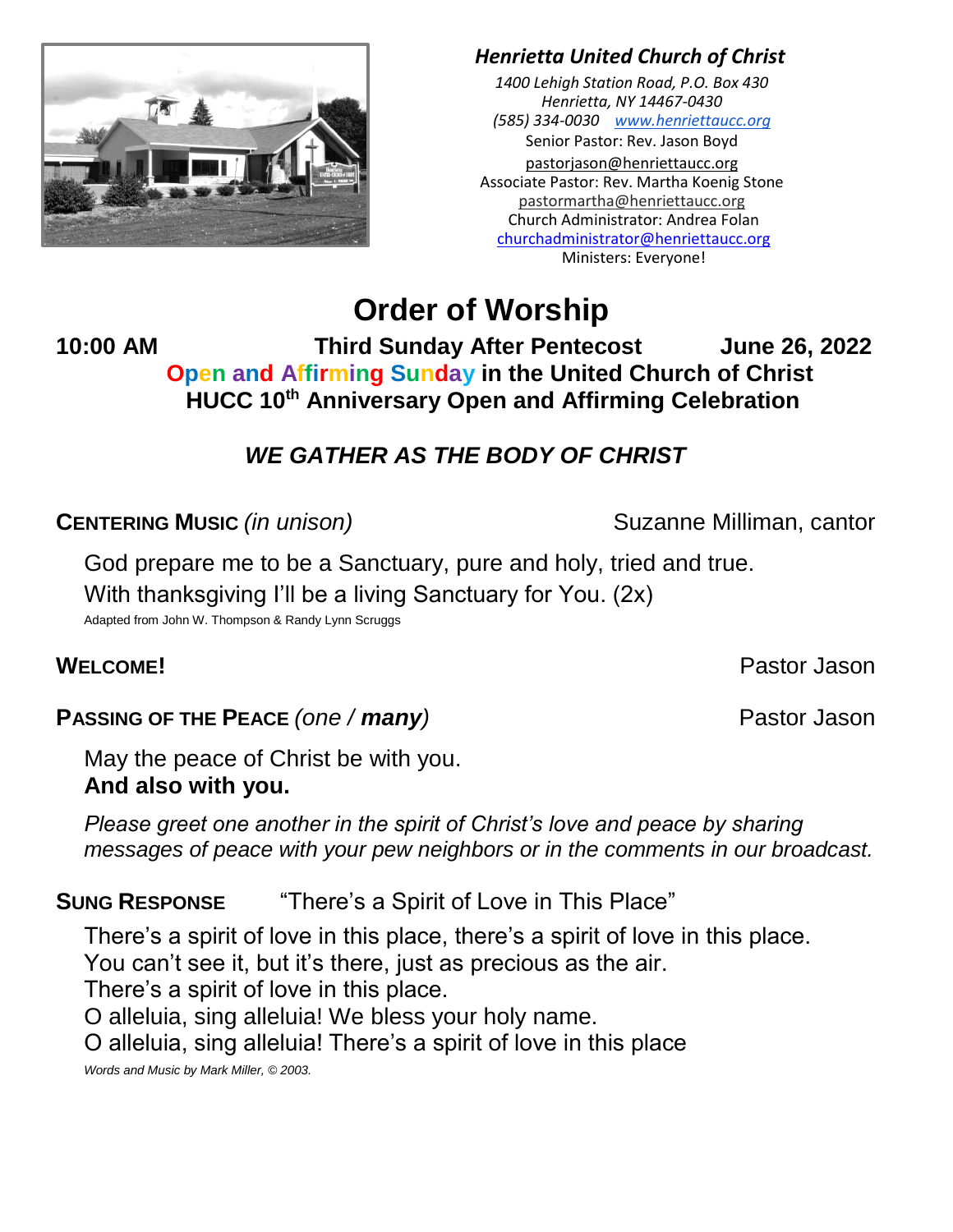### **W***E OPEN OUR HEARTS TO GOD'S RENEWING PRESENCE*

### **\*CALL TO WORSHIP** *(one / many)* Pastor Jason *Adapted from Rev. Ann B. Day We are the body of Christ!*  **The hand clapping, toe tapping, heart pumping, mouth tasting, arms embracing,** *Justice seeing, hymn singing, love making, bread breaking, risk taking* **Body of Christ!**  *Baptized in one Spirit, we are members of one body.*  **Many and varied in gender, color, sexuality, age, class, and ability, we are members of Christ's beautiful body.**  *None of us can say to another, "I have no need of you."*  **For only together can we find wholeness.** *None of us can say to another, "I will not care for you."* **For we are connected like muscle and bone. If one suffers, we all suffer. If one rejoices, we all rejoice!**  *Thanks be to God who, in Christ, has made us one.*  **Let us worship God!**

**\*OPENING HYMN** "Word of Welcome"

In this holy place we gather, claimed through grace by God above; Heaven's wings now wrap around us, downy depths of boundless love. Freed from fears that keep us hidden, for the work that You desire. Reconciling as we're bidden, hearts aflame with joyful fire.

Earth in all her verdant beauty sings Your joy made manifest; Winged and finned and scaled and limbed life; fruitful frenzy, quiet rest. Rushing wind and roiling waters, green of forest, blue of sky, Dark of night and dawn of morning, all give praise to You on high.

As by imprint nature offers witness to Your gracious care So in freedom's faith we follow after Christ if we but dare. Rushing wind of Spirit able, blowing from the most to least From the font and for the table, born again and bid to feast.

Word of welcome walk among us, watching as these wineskins burst Breaking bread and pouring wine for all who hunger, all who thirst. Now as we go forth to scatter, may Your presence yet abide Joy of life and Love of justice, be our Wisdom and our Guide.

Tune: L.van Beethoven "Joyful, Joyful, We Adore Thee" Words by David R. Weiss, 2003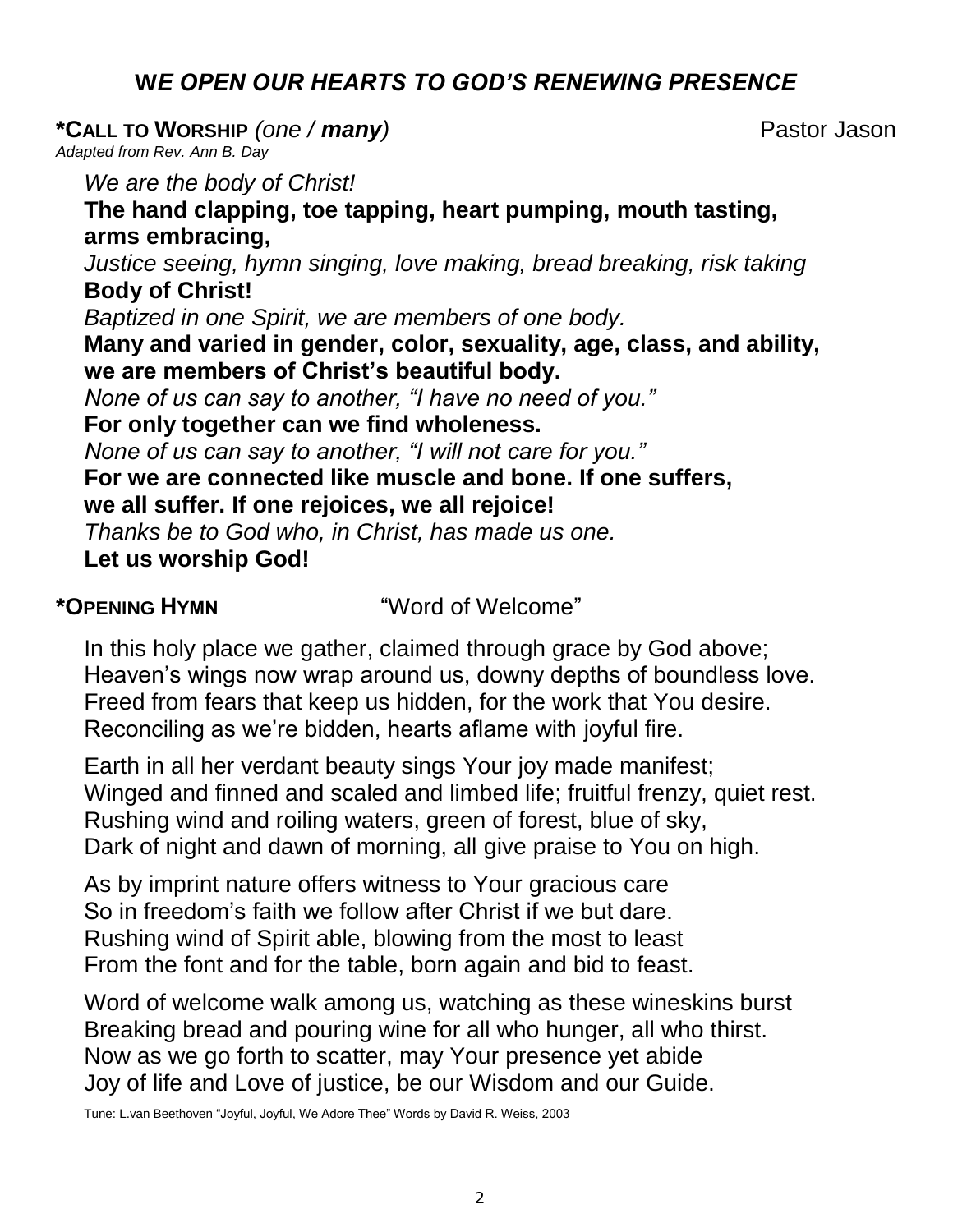**LITANY OF INCLUSION** *(one / many)* Pastor Jason

*Adapted from Rev. Kenneth L. Pennings*

*We are fearfully and wonderfully made.*

**God has revealed to us that sexuality and gender identity are not sins to be confessed…**

*Or sicknesses to be cured…*

**But natural human conditions of God's children made in God's image.** *While some would restrict LGBTQ persons from the table of the Lord…* **From church membership, from church leadership, from ordination, from professional ministry positions, from jobs, from marriage, from parenthood,**

*Because of their restricted view of the Bible,*

**Their restricted view of reality,**

*Their restricted view of truth,*

**And their restricted view of God.**

*We welcome all to the Table of the Lord. We say to all who are excluded because of gender, gender identity, or sexual orientation; be excluded no more!*

**We are stretching out our hands to those who have been stereotyped, stigmatized, labeled, and assigned to the margins of church and society, saying:**

*In the name of Jesus, partake of the God's beloved community* **Because we are all God's beloved children…**

*We will live, laugh, love, and lead…*

**With integrity, dignity, faithfulness, gratitude and joy! Amen!**

### **CHILDREN'S TIME** Pastor Jason

**ANTHEM** "I Can Tell the World"

Traditional Spiritual, arranged by Moses Hogan Recorded and mixed by Sophia Stone

*After the anthem, children and youth may go to their classes: ages 0-4 in the nursery behind the sanctuary, K-5th grade in the elementary classroom, and grades 6-12 in the youth room.* 

### **W***E LISTEN FOR GOD'S GOOD NEWS*

| <b>SCRIPTURE LESSON</b> | Luke 9: 51-62        | <b>Bob Bower</b> |
|-------------------------|----------------------|------------------|
| <b>MESSAGE</b>          | "Action Equals Life" | Pastor Jason     |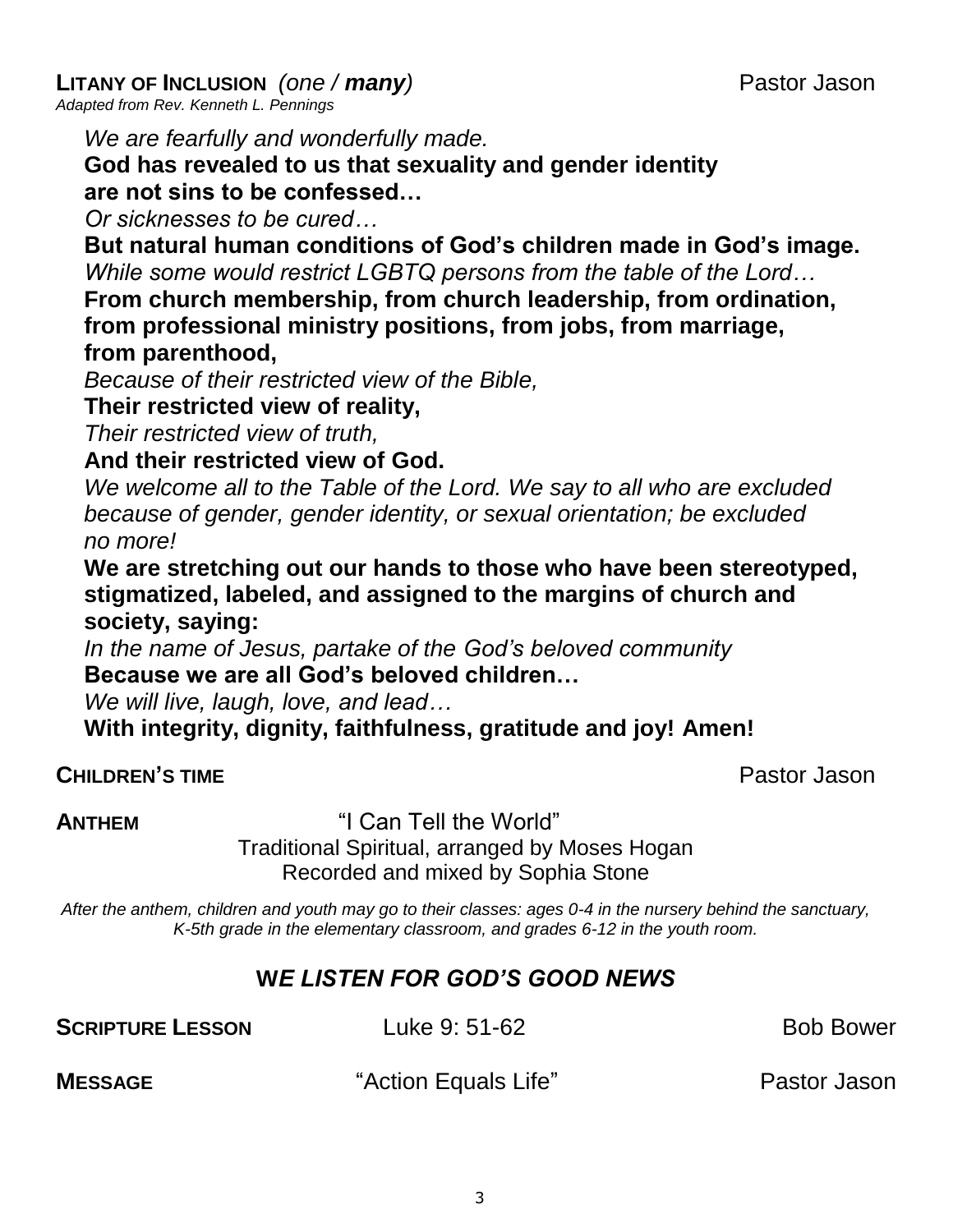Jesu, Jesu, fill us with your love, show us how to serve the neighbors we have from you.

Knelt at the feet of his friends, silently washing their feet, Jesu, you acted as servant to them.

Jesu, Jesu, fill us with your love, show us how to serve the neighbors we have from you.

Neighbors are rich and poor, varied in color and race, neighbors are near and far away.

Jesu, Jesu, fill us with your love, show us how to serve the neighbors we have from you.

These are the ones we should serve, these are the ones we should love; all these are neighbors to us and you.

Jesu, Jesu, fill us with your love, show us how to serve the neighbors we have from you.

Loving puts us on our knees, showing our faith by our deeds, serving the neighbors we have from you.

Jesu, Jesu, fill us with your love,

show us how to serve the neighbors we have from you.

Kneel at the feet of our friends, silently washing their feet, this is the way we should live with you.

Jesu, Jesu, fill us with your love,

show us how to serve the neighbors we have from you.

*Words by Tom Colvin (1969); Tune: Ghanaian folk song adapted by Tom Colvin (1969)*

# *WE DEDICATE OURSELVES TO GOD'S SERVICE*

### **INVITATION TO GRATEFUL GIVING CONSUMING Pastor Jason**

### **SONG OF PRAISE** *(in unison)*

Praise God, who welcomes us with grace, who blesses every time and place, whose Christ shows every person's worth, whose Spirit gives us all new birth!

*Text and tune adapted from the Geneva Psalter (1551)*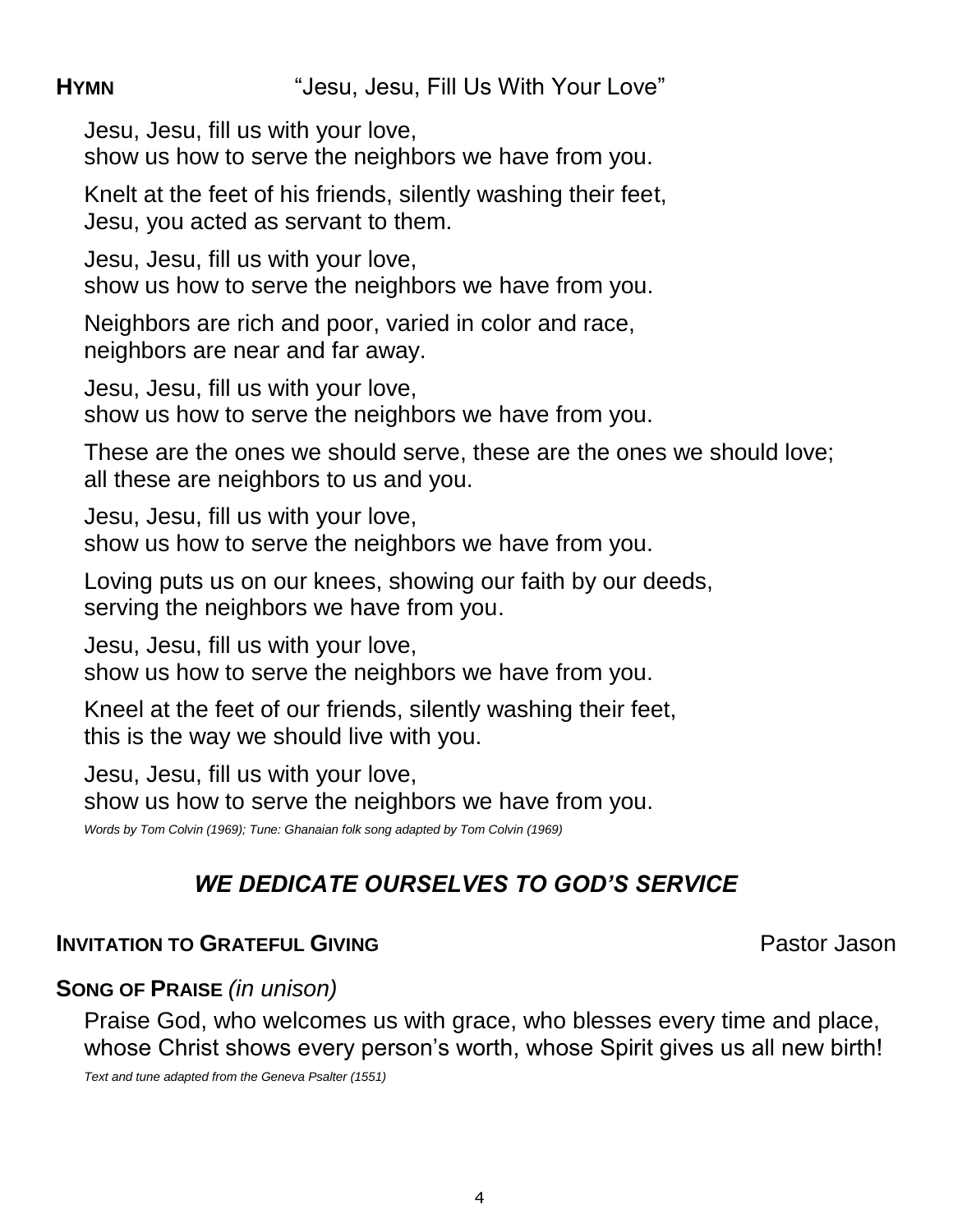**PRAYER OF DEDICATION** (*Let us pray together. .* .)

*Adapted from More Light Presbyterian*

**Holy God, may our gifts of love transform and enliven that we may live lives of thanksgiving. May Your presence among us provoke such longing for Your realm that we will never be satisfied until the whole earth knows Your justice, Your peace, and Your love. Amen.** 

**PRAYERS OF THE PEOPLE AND LORD'S PRAYER** *(unison)*Pastor Jason

**Our Father, who art in heaven, hallowed be thy name. Thy kingdom come, thy will be done on earth as it is in heaven. Give us this day our daily bread, and forgive us our debts, as we forgive our debtors, and lead us not into temptation, but deliver us from evil; for thine is the kingdom, and the power, and the glory forever. Amen**.

### **ANNOUNCEMENTS** Eric Falla

### **SENDING HYMN** "In the Midst of New Dimensions"

In the midst of new dimensions, in the face of changing ways, Who will lead the pilgrim peoples wandering in their separate ways? God of rainbow, fiery pillar, leading where the eagles soar, We your people, ours the journey, now and ever, now and ever, now and evermore.

Through the flood of starving people, warring factions and despair, Who will lift the olive branches? Who will light the flame of care? God of rainbow, fiery pillar, leading where the eagles soar, We your people, ours the journey, now and ever, now and ever, now and evermore.

As we stand a world divided by our own self-seeking schemes, Grant that we, your global village, might envision wider dreams. God of rainbow, fiery pillar, leading where the eagles soar, We your people, ours the journey, now and ever, now and ever, now and evermore.

Should the threats of dire predictions cause us to withdraw in pain, May your blazing phoenix spirit resurrect the church again. God of rainbow, fiery pillar, leading where the eagles soar, We your people, ours the journey, now and ever, now and ever, now and evermore.

*Words and Music by Julian Rush (1985) alt. Tune: NEW DIMENSIONS, Arr. The New Century Hymnal (1994)*

**BENEDICTION Pastor Jason** 

**POSTLUDE** Robin Bower

*Please remain seated for the Postlude.*